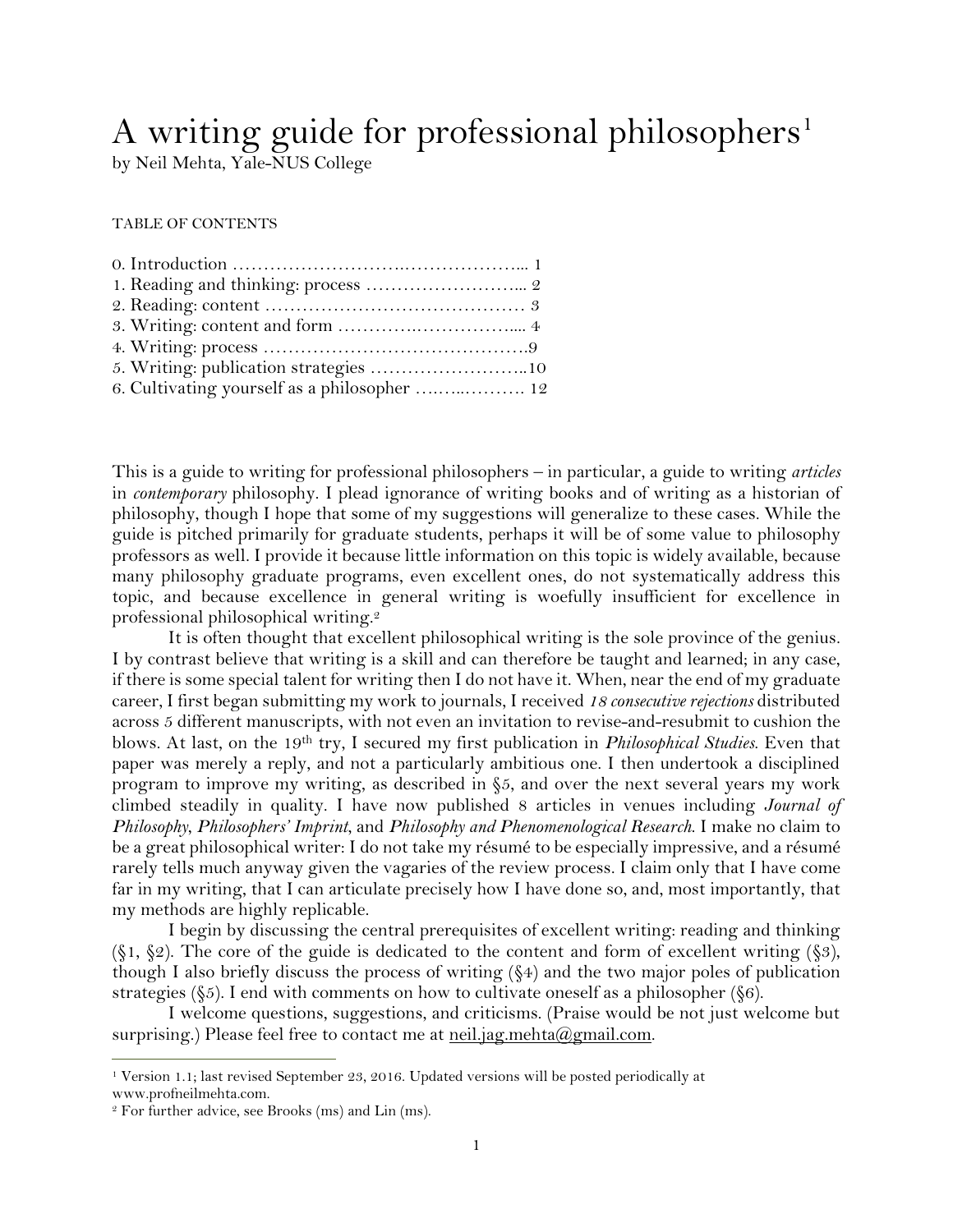# 1. Reading and thinking: process

Students sometimes think that they must first read extensively before they may begin forming their own views. Not so: proper reading is continuous with original thinking.

Hence, *from the very first article that I encounter in a new area*, I begin the critical work of gathering evidence, which I treat as candidate *explananda*; identifying hypotheses, which I treat as candidate *explanantia*; uncovering assumptions; and sketching out my own tentative ideas and arguments. I also attempt to identify the central questions and influential answers, which I then try to subsume into a taxonomy of all possible views, as per the discussion of systematicity in §3. I have no fear of trying my hand at these ambitious tasks from the start because even failure is handsomely rewarded. For I constantly revise my understanding as I read new work, and without a tentative understanding I would have nothing to revise.

I approach any new area with a set of general categories under which I can fruitfully subsume questions, theses, argumentative strategies, etc. For example, I often begin by trying to identify the central **metaphysical**, **epistemic**, and **semantic** questions in an area, as well as the connections among possible answers to those questions. I also try to classify views in terms of what **explanatory relations**, such as relations of explanatory priority, they posit. <sup>3</sup> Relatedly, I find it useful to consider what a theory takes as metaphysically or conceptually **fundamental** and **non-fundamental**.

Regarding the foundations of normativity, for example, consider the relationship between facts about reasons and facts about rationality. One of the following views must be true: either the former always explain the latter, or the latter always explain the former, or there is no uniform explanatory relation between the facts of these two types. When I encounter a new view about the relationship between reasons and rationality, I locate it in this taxonomy – a taxonomy that appears in the literature, but that I independently developed as an aid to my thinking. Similarly, I consider which normative entities, if any, are treated as fundamental by which theories. The anti-reductivist holds roughly that some normative entity is metaphysically fundamental, and anti-reductivists have variously identified goodness, rightness, reasons, obligation, or virtue as fundamental. Though reductivists hold in contrast that no normative entity is fundamental, it is still useful to consider which normative entities they take as **relatively fundamental**, i.e., more fundamental than any other normative entity.

While reading, I rely on certain heuristics to generate hypotheses worth exploring. My most general heuristic is **replacement**: replacing a salient term in some philosophical thesis with a related term. Three further heuristics, though they usually stand under the umbrella of the replacement heuristic, are noteworthy in their own right: **extension** – applying a similar thesis to a nearby topic; **generalization** – applying a broader thesis to a topic that includes the topic of the original thesis as a special case; and **unification** – identifying a single thesis that entails several existing theses.

Take the thesis that an assertion that  $p$  is epistemically permissible just in case one knows that *p*. I might consider several extensions of this thesis: e.g., that a *belief* that *p*, or a *treatment of the proposition that p as a reason for action*, is epistemically permissible just in case one knows that *p*. I might also try extending that last thesis: perhaps a treatment of the proposition that *p* as a reason for *belief* is epistemically permissible just in case one knows that *p*. I might then attempt to unify the last two theses: perhaps a treatment of the proposition that *p* as a *reason, full stop*, is epistemically permissible just in case one knows that *p*. All the while, I might consider various options for replacement. Perhaps the relevant normative notion is not *epistemic permissibility*, but

<sup>3</sup> I suspect that David Chalmers uses a similar heuristic given the remarks in his (2011, pp. 538-539).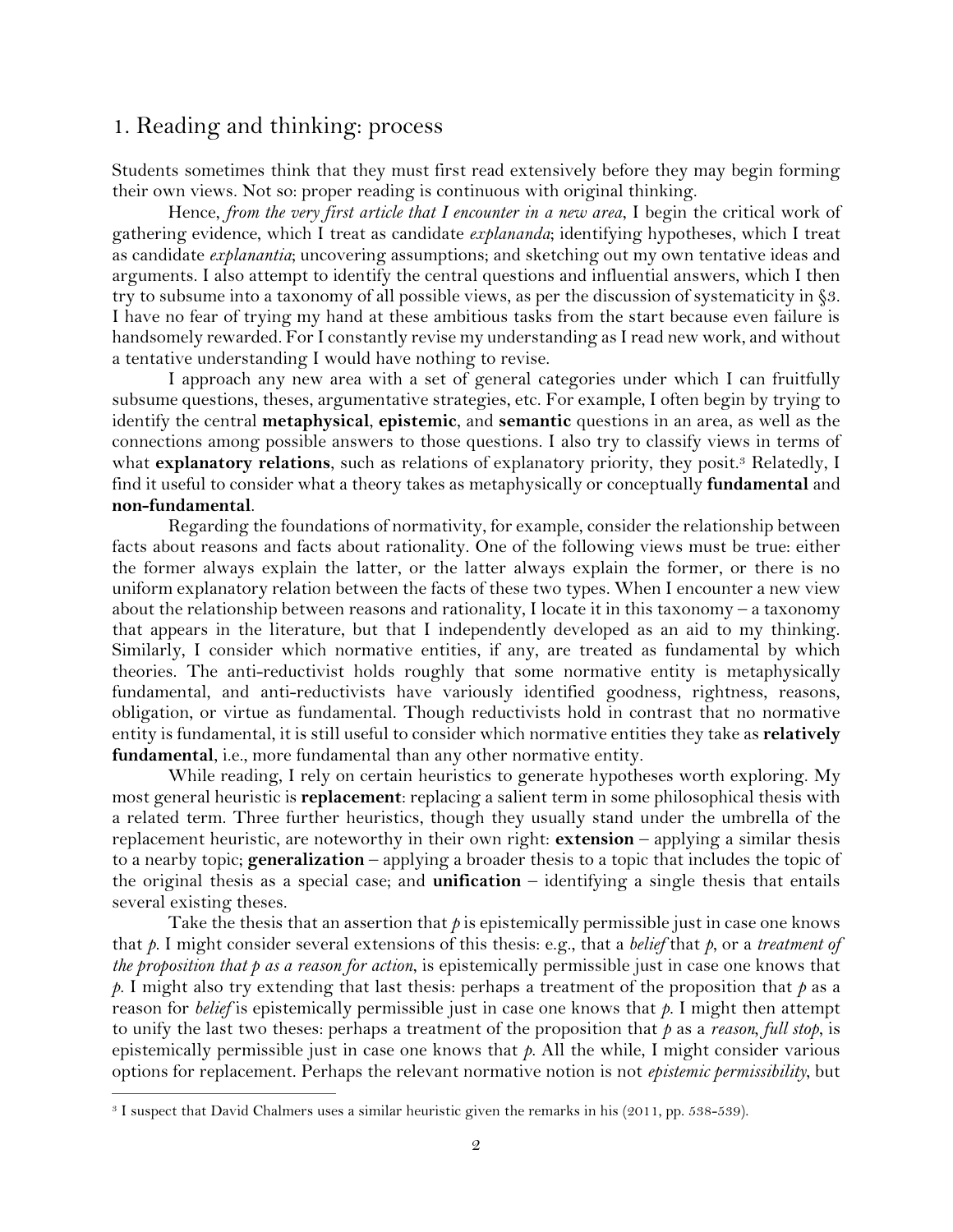*epistemic goodness*, *epistemic success*, or *epistemic virtuousness*. <sup>4</sup> Once I have generated a rich set of possible hypotheses, I go on to test their predictions against the evidence.

On to brass tacks about the reading process, then. I use a detailed system of notation whenever I read: I double-underline any technical term, I mark key examples with an asterisk, I underline any reasonably significant claim once, and I mark especially central claims with an arrow, using triple arrows to mark the major theses of the entire article or book chapter. On top of that, after completing each reading I summarize it, sometimes in great detail, in a separate Word document. Because of this documentation, I know that I have read more than 1000 articles and book chapters in the past 8 years, though I am aware of some very successful philosophers who read much less and others who read much more. I prefer to read fewer texts deeply than to read many texts shallowly. Hence my default is to read any article or book chapter twice, typically spending 45-60 minutes per reading, though if I find a text disappointing I read it only once.

Obviously, what is important is not to adopt this idiosyncratic system. You should just develop *some* method for engaging deeply with texts. As I see it, reading a philosophical text is less like pouring water into a bucket and more like wrestling an ill-tempered bear. I encourage anyone to read in a similar spirit.

#### 2. Reading: content

 $\overline{a}$ 

What to read depends very much on your career stage. In the pre-dissertation stage of your graduate career, *build from the foundations*. Start with the classics of the 20th century before reading seminal works of the past few decades; then, if you are particularly interested in the topic, you might delve into contemporary articles. In philosophy of language, for example, I might start with Frege, Russell, Quine, and Kripke before moving on to work published in the last few decades. Prioritize learning to tell the forests apart; the names of the trees can wait.<sup>5</sup>

Change tack a year or so before you begin to write your dissertation. Specialize. Within your chosen area (metaphysics, political philosophy, aesthetics), find some narrow topic that is under discussion *right now* – ideally, a topic on which much has been published within the last 5 years, but on which little was published 10-20 years ago – and read one or two dozen papers on it. Make sure that you have read *every* major paper on that topic, including every paper that appears in a top-quality journal and every paper written by a major figure in the field; also read many minor papers.<sup>6</sup> Rinse. Repeat with another topic, which should still be within your area of specialization but which need not be obviously related to the first topic. Rinse and repeat one last time. By now you should be within 3-6 months of starting your dissertation, and you should have a clear idea for one article and a tentative thought about a second. At this stage, that is plenty.

 $6$  For a poll that illuminates which generalist journals are most highly regarded, see

<sup>4</sup> It was by using these heuristics that I developed the ideas for my (2015). I also regard John Turri as a master of the replacement heuristic, e.g. in his (2010), and Schaffer has run the idea of contrastivity through the extension heuristic many times, e.g. in his (2005a), (2005b), and (2012). For a discussion of other heuristics, see Hájek (2014), who recommends among other things checking whether a definite description has a unique referent, examining extreme or near-extreme cases, and considering cases of self-reference.

<sup>5</sup> I would offer very different advice to Masters students intending to apply to Ph.D. programs, who should aim to publish much more quickly. Such students should instead follow the advice below on specialized reading and can return to building from the foundations after being admitted to a Ph.D. program. My advice is also intended primarily for students in North America, as students in the U.K. must specialize much earlier.

http://leiterreports.typepad.com/blog/2015/09/the-top-20-general-philosophy-journals-2015.html. For information about the most influential figures in the field, pay attention to citations, and ask experts – especially your dissertation adviser.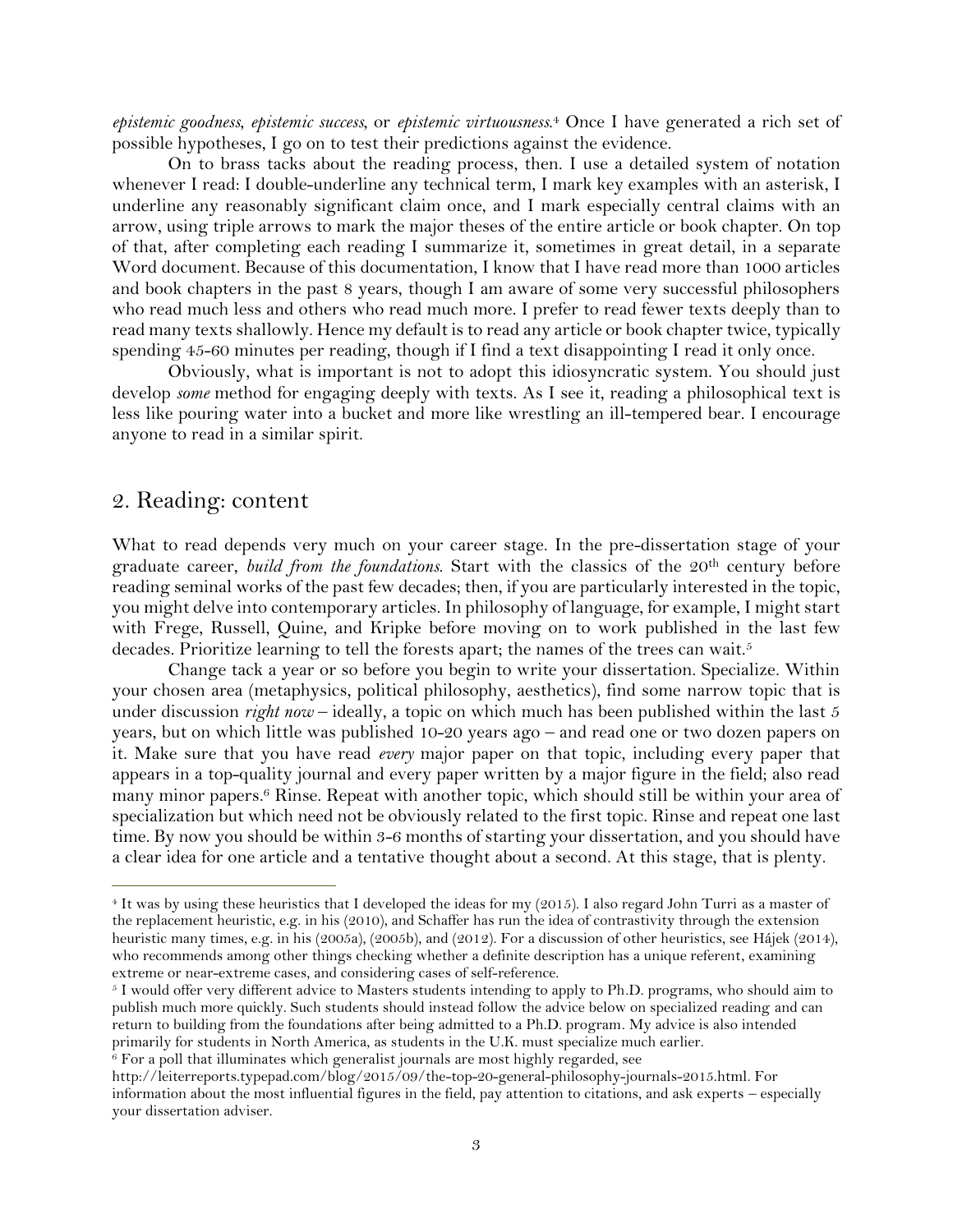Once your dissertation is underway, you must of course continue to read in this narrow way most of the time. But you *must* reserve some time, perhaps a month or two each summer, for reading in new areas. Still read with focus – read a dozen papers on parsimony as a theoretical virtue or on Kant's second Critique – but go far beyond the confines of your specialization.

For this practice of broad reading I offer a pure and an impure rationale. Speaking purely, philosophy itself has a thoroughly holistic character and so cannot be expertly handled one narrow topic at a time. To do truly outstanding work on the nature of reasons, you must understand philosophy of language, so that you can analyze reasons-talk, metaphysics, so that you can discuss the ontic status of reasons, and ethics and epistemology, so that you can identify and explain facts about practical and epistemic reasons.

Speaking impurely, if you read only what everyone else in your field is reading then you will find it very hard to think something that no one else in your field is thinking. In the four years dating from the start of my dissertation, I was scooped no less than 3 times. Once I found a major idea of mine already published in a paper that I had overlooked, and twice more I was beaten to the presses by a forthcoming paper. To be clear: these were not instances of plagiarism. They were instances of independent convergence on a natural idea. But after learning this lesson I have rarely been scooped, and I credit the change to my unusual pattern of familiarity with the literature. Because by now I have read deeply on perception, phenomenal character, metaphysical grounding, knowledge-first epistemology, and internalism about practical reasons, my ideas are very unlikely to occur to others – not because I am cleverer or even better-read, but just because I am *differently* read.

So drill in far-flung places, but drill each hole *deep*.

## 3. Writing: content and form

 $\overline{a}$ 

In this section, which is the heart of this guide, I list those virtues pertaining to content and form that I regard as most central. Along with a description of these virtues, I include many references to exemplary works, and though my emphasis is on contemporary articles, I could not resist including a few books and historical works. I encourage the reader to study these works as a general might study the battles of Napoleon and Alexander: virtue is best learned from models.

The list will be very controversial, for it is the product of a very controversial conception of philosophical excellence.<sup>7</sup> I urge those with a different conception of philosophical excellence – that will be most readers, I imagine – to articulate their own conceptions and to identify their own models. I mean this seriously. Such an exercise forces a level of reflection, and a degree of explicitness, that will be a great help to any writer.

I start with those virtues that I take to be most worthy of deliberate cultivation – which are not quite the same as those virtues that most contribute to philosophical excellence – and I descend from there.

<sup>7</sup> It was Tamar Gendler who shared with me the basic outlines of this conception. I remember one conversation in particular: it occurred in Clare's Corner Copia on May 17, 2013 and amounted to the best instruction I have ever had in the art of philosophical writing. Below Tamar will find much of the advice she gave me then – especially in my descriptions of systematicity, significance, mastery of the literature, and authority – and in keeping with that last virtue I say that the conception articulated here is ultimately my own.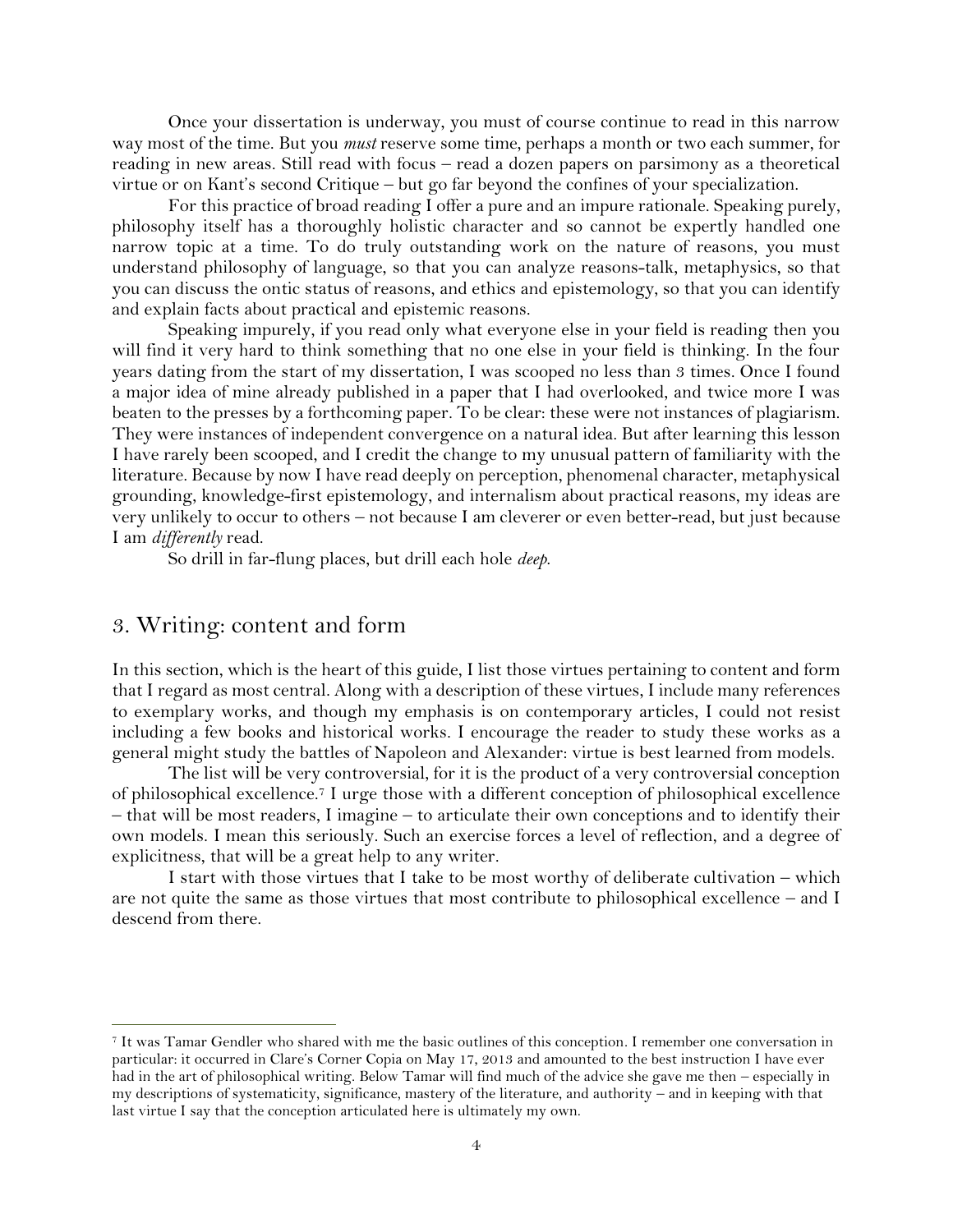**Ambition**. *This, above all*. Consider what it would take for a text to meet the highest standards of philosophical excellence. It would have to be profoundly significant, original, systematic, economical, precise, lucid, accessible, rigorously argued, and more. Measured against this ideal, the works of Plato and Nāgārjuna, Hume and Kant are – not bad. You should aim to do better.<sup>8</sup>

This advice will strike many as arrogant and foolish. It is neither. It would be arrogant to expect to reach or even approach the ideal. But to strive for it is *noble* and will in time vastly improve your writing. To appreciate that you will always fall desperately short and to accept the fact with good cheer is modesty enough.

**Authority**. Regard yourself as a master of the topic. Do not rely uncritically on the distinctions and definitions provided by other philosophers. Instead make all distinctions in the way you regard as most perspicuous, and define all terms in the way that you regard as most precise. <sup>9</sup> Do not describe the motivations for various positions as they are described by influential figures. Instead describe them in the most apt way. Do not even rest content with rebutting the arguments of your opponents. State the best version of each argument, the version that your opponents *should* have given, and rebut that.<sup>10</sup> Nor should you waste time in the body of the paper demonstrating that your approach is better than those in the literature. Just *make* your approach better, perhaps briefly discussing the shortcomings of extant approaches in footnotes. In short, draw the definitive map of the philosophical terrain.

So as to maintain focus on the ideas, *do not even cite any contemporary philosophers in the body of the paper*. <sup>11</sup> (That is, absent compelling reasons to do otherwise, as when you are writing a reply article.) Relegate all citations to the footnotes. Those footnotes should, however, be extensive; they should meticulously document the relationships between your philosophical map and the philosophical maps of others. See the discussion below of mastery of the literature.

While you are at it, prune needlessly modest language, including phrases like "in my view," "I believe that," and "it seems that." Write with confidence.<sup>12</sup>

**Systematicity**. To be systematic is to minimize arbitrariness. Thus, when laying out possible views on some topic, do not just list the currently influential views in the literature. Instead develop an illuminating **taxonomy** – a categorization of possibilities that are mutually exclusive and jointly exhaustive given your assumptions, with all divisions between these possibilities marking profound differences – and situate all currently influential views within it.<sup>13</sup> When stating a problem, do not merely list some claims that are hard to reconcile. Instead identify *n* claims such that each is very plausible, any *n*-1 of them are consistent, but all *n* together

<sup>8</sup> Fine (1994); Williamson (2000); Chalmers and Jackson (2001); Schaffer (2009) and (2016); Skorupski (2010); Greco (2012); Berker (2013); and Lormand (ms). These works perhaps fall short of the great works of history and certainly fall short of the ideal. But at least they *try*.

<sup>9</sup> Lormand (1996, introduction and §1) and (ms, introduction and §1); Schellenberg (2010); Berker (2013, pp. 337- 338 and 344-348); Millar (2015).

<sup>10</sup> Lewis (1984).

<sup>11</sup> Why the distinction between contemporary and historical philosophers? Not because you should defer to Plato or Kant – see the discussion of ambition – but because referring to them helps locate your view against others at the highest level of generality and has all the literary value of allusion to boot. See Street (2010); Millar (2015). <sup>12</sup> Williamson (2000); Chalmers and Jackson (2001); Street (2010, pp. 369-370).

<sup>13</sup> Street (2006, §2) and (2010, pp. 369-370). Aristotle and Kant are also wonderfully systematic writers who use taxonomies to strong effect. Arguments by dilemma are taxonomies put to a special use: Chalmers (2007, pp. 173- 179).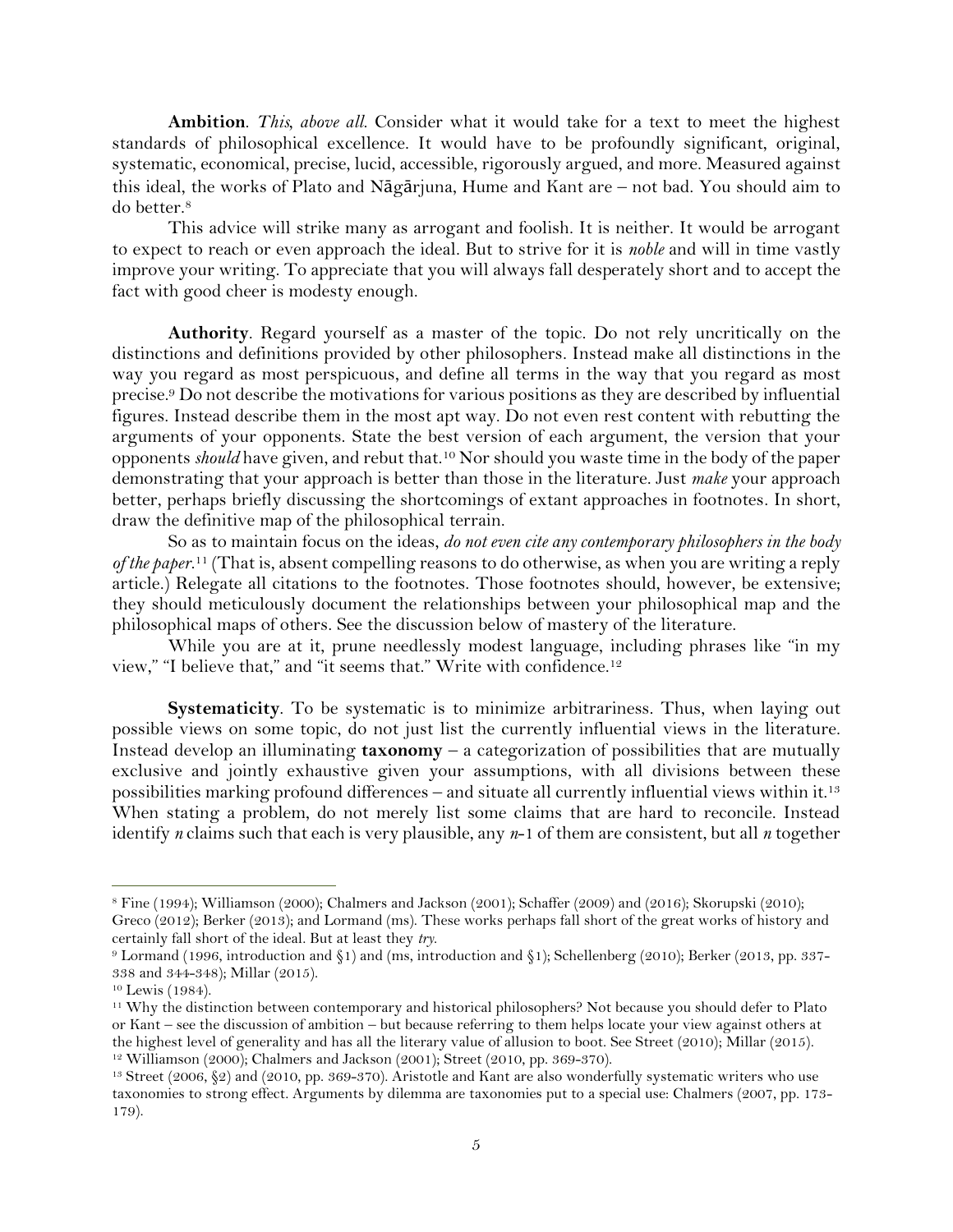are inconsistent.<sup>14</sup> When addressing objections, do not merely list various objections or opposing views that occur to you. Instead divide objections or opposing views into a taxonomy of salient clusters and address each salient cluster of objections.<sup>15</sup> When attacking a view, do not merely provide the telling counterexample. Also identify the relevant class of counterexamples, diagnose the problematic feature of the opposing view that leaves it open to counterexamples of this class, and show that your view lacks this problematic feature.<sup>16</sup> Even when just transitioning between paragraphs or sections, make it implicitly clear why the new topic is next on the agenda.

**Rigor**. Support your thesis with *conclusive* evidence. You may use a single decisive argument<sup>17</sup> or an array of considerations that are together overwhelming.<sup>18</sup>

Limit yourself to dialectically effective evidence – evidence that even your opponent should accept.<sup>19</sup> Therefore, avoid relying on all but the most robust intuitions.<sup>20</sup> Focus instead on theoretical considerations (simplicity, explanatory power, fruitfulness, etc.), scientific data, linguistic facts, and the most universally acknowledged truths, $21$  or just show that your theory is strictly better than your opponent's theory.<sup>22</sup>

Do not rest content with presenting a *prima facie* objection to a view. Instead, press your point as far as possible: consider all possible categories of response (see the above discussion of systematicity) and show that they all fail. Also point out fallback positions  $-$  e.g., show that an opponent who rejects a crucial premise of your argument may still accept some weaker premise which supports a weaker but still interesting version of your conclusion.<sup>23</sup> And if there are multiple independent or partly independent routes to your conclusion, say so.

Suppose, as will often be the case, that you wish to rely on claims that you cannot rigorously support. *Then jettison any arguments for those claims and introduce them as assumptions*. 24 Do not hesitate to make controversial assumptions as long as you identify them as such. State all assumptions in your introduction, however, as your reader will feel cheated if you help yourself to controversial claims once the argument is underway. You may motivate your assumptions if you wish, but be brief lest it seem that you are trying to argue for them.

**Significance**. Emphasize what matters. Minimize everything else.

Start by articulating, in the most general terms, the central philosophical problem(s) that you will address and the central solution(s) that you will propose. Highlight these. Use the positions of famous historical philosophers as landmarks to orient your reader, give telling metaphors, be generous with examples, and even restate the same point in equivalent ways if this is helpful. Heed this advice especially in beginnings and endings, whether of your entire article or of individual sections. Likewise, though on a smaller scale, when you get into a welter of details. Just keep pausing to explain, as broadly as possible, what you have done and why it is

<sup>14</sup> Egan and John (ms, p. 1).

<sup>15</sup> Millar (2015).

<sup>16</sup> Gendler (2002, §3); Enoch (2006, §5). Turri (2010) carries out a positive analogue of this: he articulates with great precision how a certain class of views arguably avoids the Gettier problem.

<sup>17</sup> Williamson (2000, ch. 4); Bailey (2010).

<sup>18</sup> Williamson (2000, ch. 11); Shah (2003); Kolodny (2005); Schaffer (2009, pp. 366-373) and (2016); Evans (2013); Moss (2013).

<sup>19</sup> Balog (1999); Levine (2010); Greco (2012, §2, especially p. 350).

<sup>20</sup> Fine (1994); Johnston (2004); Schwitzgebel (2008).

<sup>21</sup> Chalmers and Jackson (2001); Moss (2013); Sinhababu (2015).

<sup>22</sup> Lewis (1979); Sinhababu (2015).

<sup>23</sup> Moss (2013, §5.5).

 $24$  Lormand (1996, pp. 52-53 and 61).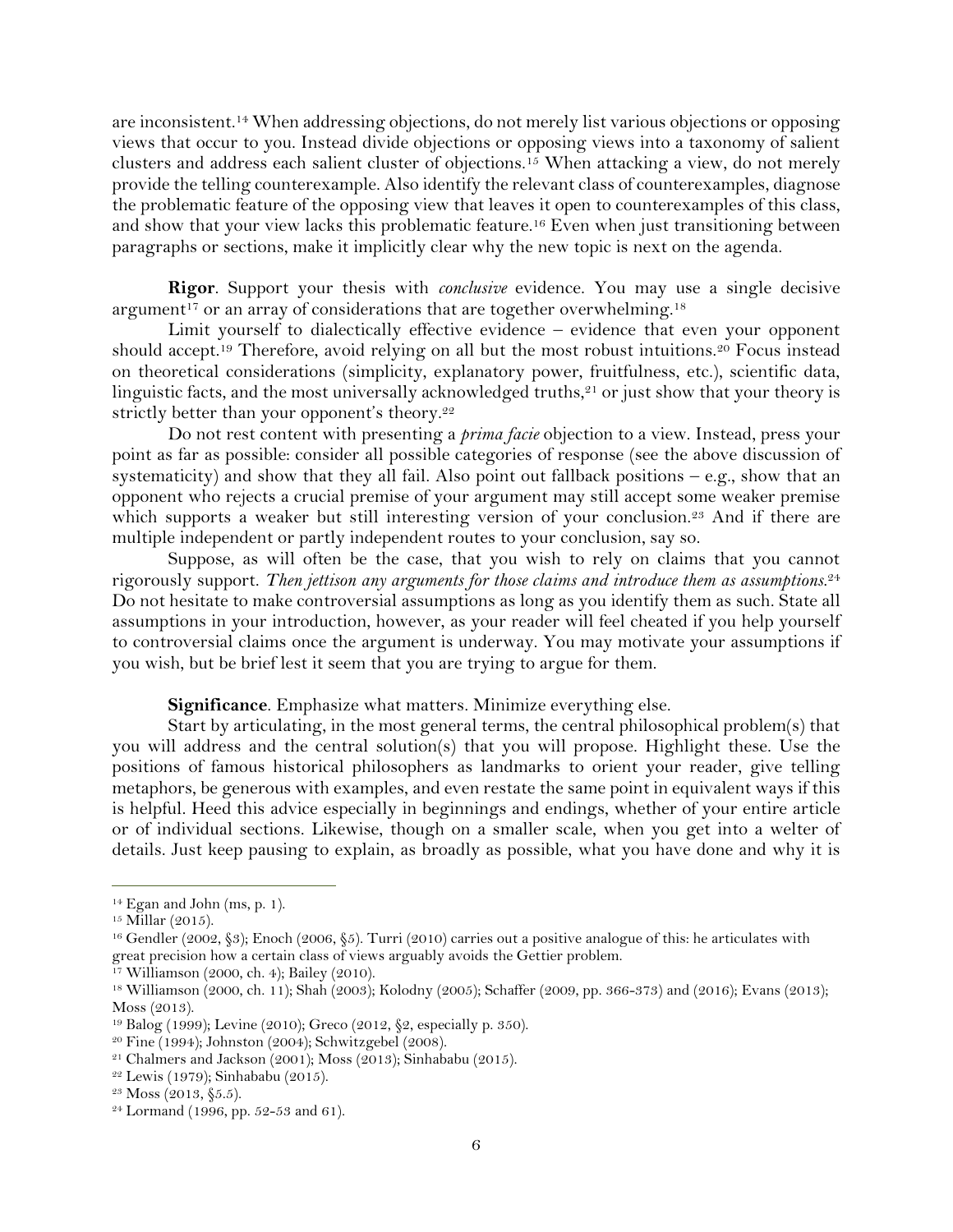important. Your efforts here will be reinforced by attention to ambition, authority, and systematicity. Conclude by recasting your solution in a way that the reader is only now, having read the entire paper, in a position to fully appreciate.<sup>25</sup>

Inversely, prune whatever is not in service of what matters. Introductory remarks, assumptions, definitions, resolutions of local debates, discussions of fine details, formal/technical language – do not hesitate to include any of these if your argument requires them. Ruthlessly excise them otherwise. This is, in effect, a matter of economy (see below).

If you cannot find anything of significance in your idea for an article, scrap it and write something else.

**Economy**. I am told that rocket scientists supply a spacecraft with the exact amount of fuel it requires to reach its destination. Perhaps this is a myth. But you should construct your arguments in the same spirit of economy. In particular, adjust your premises and conclusion until they precisely match.

Working from one end, find *the strongest conclusion* supported by your premises (or the broadest class of views targeted by your objection, or …). A well-constructed argument will not target only some very specific view of a prominent philosopher. It will target a substantial class of views, and it is your job to delineate that class. Also consider whether the argument can target a much larger class of views with only slightly stronger premises.<sup>26</sup>

Working from the other end, find *the weakest premises* which support your conclusion. Whenever possible, replace controversial premises with less controversial ones. Also consider whether the premises can be weakened substantially while weakening the conclusion of the argument only slightly.<sup>27</sup>

Continue this process of adjustment until your argument is perfectly tuned.

**Precision**. A precise claim is specific and expresses the writer's intended idea. A claim may therefore be imprecise in two ways: it may be vague rather than specific, or it may fail to express the writer's intended idea irrespective of its specificity. <sup>28</sup> Avoid imprecision in either form.<sup>29</sup>

Metaphorical language, though often a great help in other respects, can also disguise imprecision, so be sure that you can rephrase your metaphorical claims in literal terms. Formal tools can in contrast help you be very precise, but be careful not to use them to make claims that are needlessly specific. Though it is not ideal, it is acceptable to formulate a claim roughly as long as you explicitly state that you are doing so and the imprecision is irrelevant for your argument.

**Focus**. An article ought to have very few central argumentative tasks – sometimes just one. Delineate your task(s) precisely: by the end of your introduction, articulate your conclusion in detail as well as all of your assumptions; also sketch your central argumentative moves. Then strip away all material not required to accomplish your argumentative task(s).<sup>30</sup>

<sup>&</sup>lt;sup>25</sup> Fine (1994); Lewis (1979); Lormand (1996) and (ms); Schaffer (2009) and (2016); Berker (2013); Evans (2013); Lord (forthcoming).

<sup>26</sup> Berker (2013) leverages a single core idea against a very broad class of theories.

<sup>&</sup>lt;sup>27</sup> Neta (2002), Sinhababu (2009), and Lormand (ms,  $\S4$ ) do much work with sparse resources.

<sup>28</sup> Obviously, a claim may also be imprecise in both ways at once.

<sup>29</sup> Lormand (1996) and (ms); Williamson (2000, ch.4); Bailey (2010); Schaffer (2016).

<sup>30</sup> Bailey (2010); Turri (2011); Sinhababu (2015).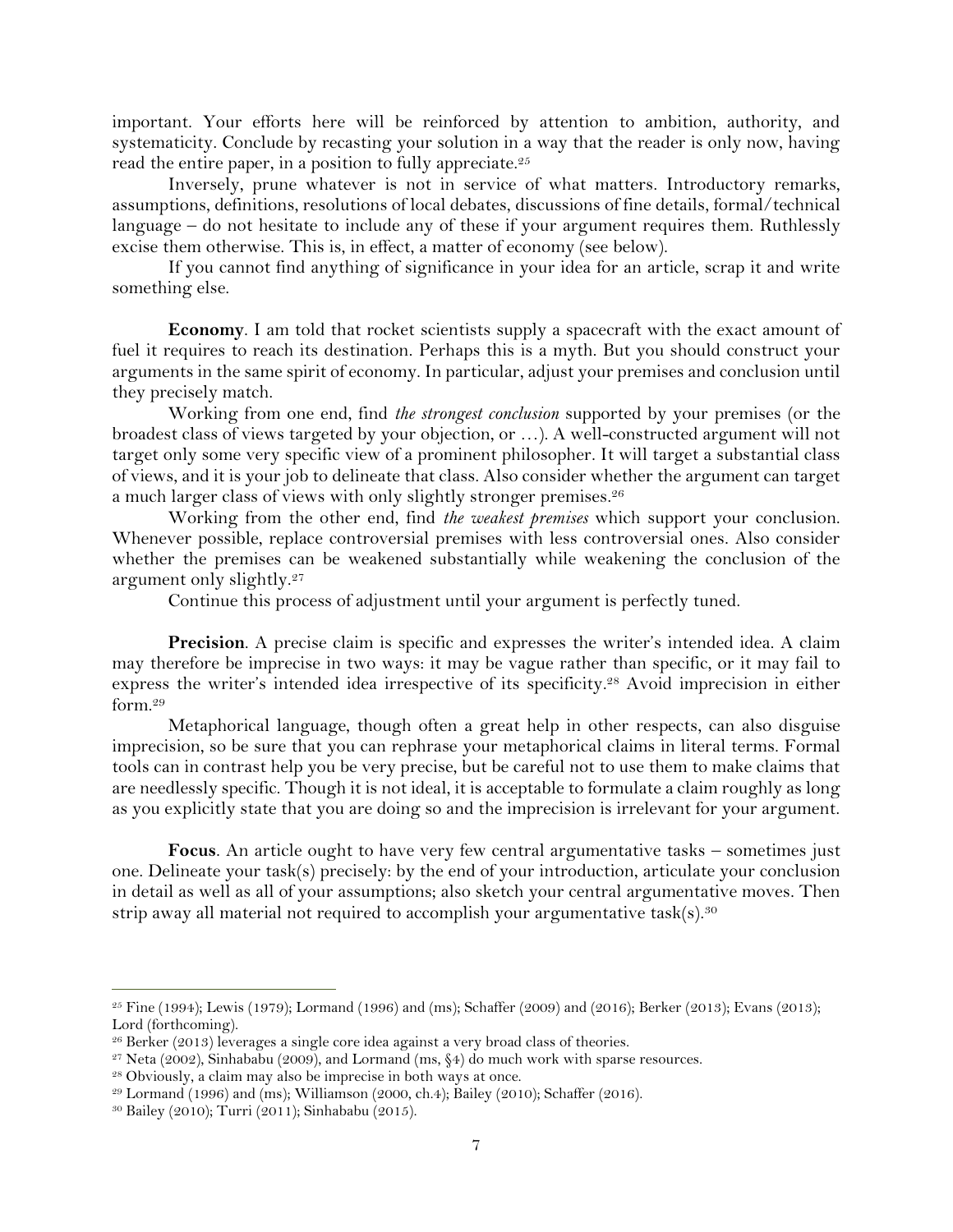**Cohesiveness**. This virtue does not attach to a single view but to a system of views – a **theory**. A cohesive theory consists of mutually supporting views, views whose collective explanatory power is much greater than the sum of their individual explanatory powers.<sup>31</sup>

Focus and cohesiveness tend to compete, since one typically achieves the former by sparsity of posits and the latter by richness of posits. Which virtue to prefer can then be a hard call; see the earlier discussion of economy.

**Mastery of the literature**. The literature on a topic usually comprises a few seminal texts, whether historical and contemporary, and a flood of subsequent texts. Have a deep knowledge of all seminal texts, as well as of those subsequent texts that you regard as excellent. Have at least a working acquaintance with almost everything else, *especially those texts published in the past 5-10 years, as well as forthcoming texts*. Keep up with work defending *every* major position on the topic, even those towards which you are least sympathetic.

At an intellectual level, display your mastery of the literature by using your knowledge to draw a new and illuminating map of the terrain. Characterize the problems and define all terms in the way you regard as most perspicuous, and locate your position within a taxonomy, of your own devising, of all possible positions. In other words, use your knowledge of the literature to be authoritative and systematic, as discussed above. 32

At a more practical level, display your mastery of the literature through excellence in citations. Include an early footnote citing all parties to the central debate of the paper. This footnote should first cite the seminal literature, flagging it as such, and should then cite the rest of the relevant literature, relating it as appropriate to the seminal literature.<sup>33</sup> Take special care to cite every author who might reasonably be asked to referee your paper. I repeat, however: absent some *very* special reason, *do not cite contemporary philosophers in the body of your article*. Relegate all such citations to the footnotes.

**Clarity**. At every point in your article, your reader should know what has happened, what will happen, and what is currently happening. Accordingly, the ideal article is liberally marked with signposts. Some helpful signposting devices include: providing an overview of the article in the introduction; clearly stating your aim and your assumptions; using informative names, rather than numbers or unmemorable abbreviations, for central theses; using informative titles for sections; periodically recapitulating central results; and, most importantly, making generous use of transition words like *thus*, *since*, *because*, *however*, *but*, *therefore*, *nevertheless*, *despite*, *further*, and *consequently*. 34

Beware of sounding formulaic, however. For example, do not begin every section by stating, "In this section, I will show that …." Excellent signposting is not so heavy-handed and involves artful variation.

**Concreteness**. It is not in our nature to think solely via abstract principles. We find it hard to grasp the principle that for virtually any empirical belief that apparently amounts to knowledge, there is some scenario *S* such that *S* is compatible with all of the subject's evidence but incompatible with the truth of that belief. We find it easy to grasp the claim that given all of our evidence, we might be the epistemic playthings of a deceiving demon. So make frequent use

<sup>31</sup> Williamson (2000); Neta (2002); Skorupski (2010); Graham (2012); Moss (2013); Schaffer (2016); Lord (forthcoming).

 $32$  Lormand (1996) and (ms); Neta (2002, p. 664); Turri (2010).

<sup>33</sup> Schellenberg (2014).

<sup>34</sup> Lewis (1979); Schaffer (2009), (2012), and (2016).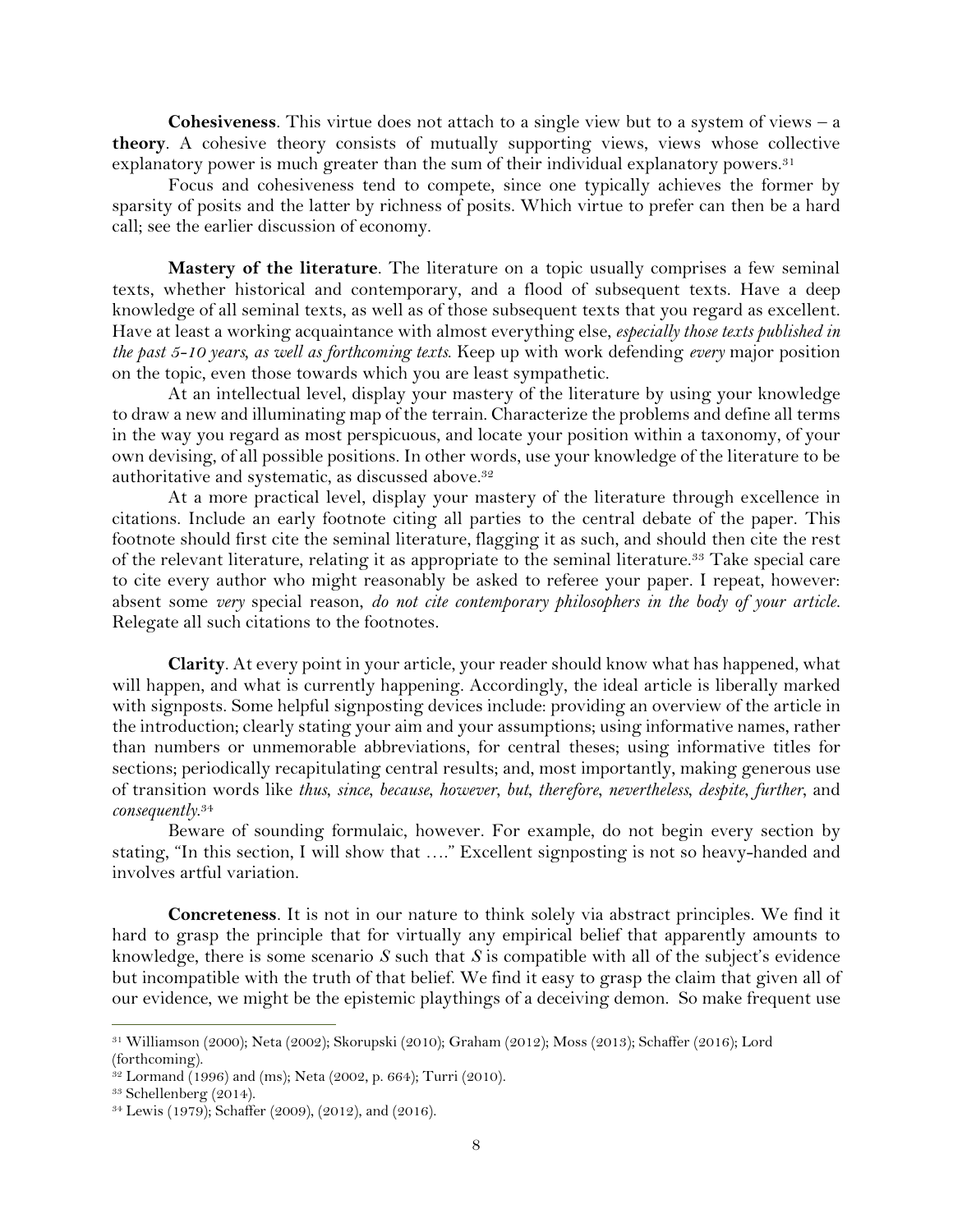of concrete examples to supplement, though of course not to replace, abstract thought. Wellchosen examples will clarify principles, make definitions easily digestible, and illustrate structural points.<sup>35</sup>

**Flair**. Be alert to opportunities for the wry remark, the keen observation, the striking metaphor.<sup>36</sup> And make each example memorable, perhaps with humor, allusion, or picturesque description. To rely on stock examples is a waste.

Do not, however, use flair at the expense of clarity or precision. Use metaphorical language as a supplement to literal language, not as a substitute for it. And be sparing. As with cooking spice, flair is pleasing in moderation and noxious in excess.

**Originality**. Originality, though it is of great importance for excellent writing, requires no separate attention. Just focus on the virtues already discussed and let originality emerge naturally.

### 4. Writing: process

 $\overline{a}$ 

The production of a body of excellent writing, like the building of a great city, requires *time*, and vast quantities of it. It is not enough to put in the occasional marathon session. Good ideas must simmer in the subconscious over many nights, and sometimes many months, before they mature to excellence. I therefore recommend that you dedicate a regular block of time to writing.

I reserve at least one hour for writing per weekday during the teaching term and two hours per weekday otherwise. Though I may or may not write for longer, as time permits, I treat that reserved time as sacred. I do not let it be squeezed out by other professional obligations – not by teaching, not by grading, not even by reading and thinking. I make an effort to preserve my writing time even when attending conferences, though I let it go during periods of illness, vacation, or emergency. To ensure that other commitments lapse before this one, I schedule my writing for my *very first* block of open time each day, usually from 10-11 AM.

Mistakes are a necessary and even fruitful part of my writing process, and keeping to this regimen gives me plenty of time to err. I have never expressed any significant idea correctly on my first try, and usually not on my second or third, either. I find that writing is like picking my way through a labyrinth: I *always* make many wrong turns, and even the right turn often leads me away from the exit. So I reward myself not for the number of polished pages that I write but for the amount of time that I spend.

Because my mistakes are often radical, my willingness to revise is radical, too. Without exception, all of my best papers have been completely overhauled at least once and sometimes twice. I will mention a recent case about which I have kept exact records. I spent 80 hours writing the first draft of the paper; after receiving an invitation to revise and resubmit, I spent an additional 100 hours scrapping and then replacing the basic framework of the paper; and upon receiving a rejection letter with further comments, I spent 80 hours more revising crucial sections before sending out the paper once more. It is only because I treat my daily writing time as sacred that I can afford the luxury of proper revisions.

That is my way through the labyrinth; you will have to find your own.

<sup>35</sup> Lewis (1979); Gendler (2002, p. 47) and (2008); Sinhababu (2015).

<sup>36</sup> Schaffer (2009, p. 355), (2016, pp. 92-93), and (forthcoming, penultimate paragraph of §3.1); Schwitzgebel (2012, pp. 39-40); Williamson (1995, first sentence).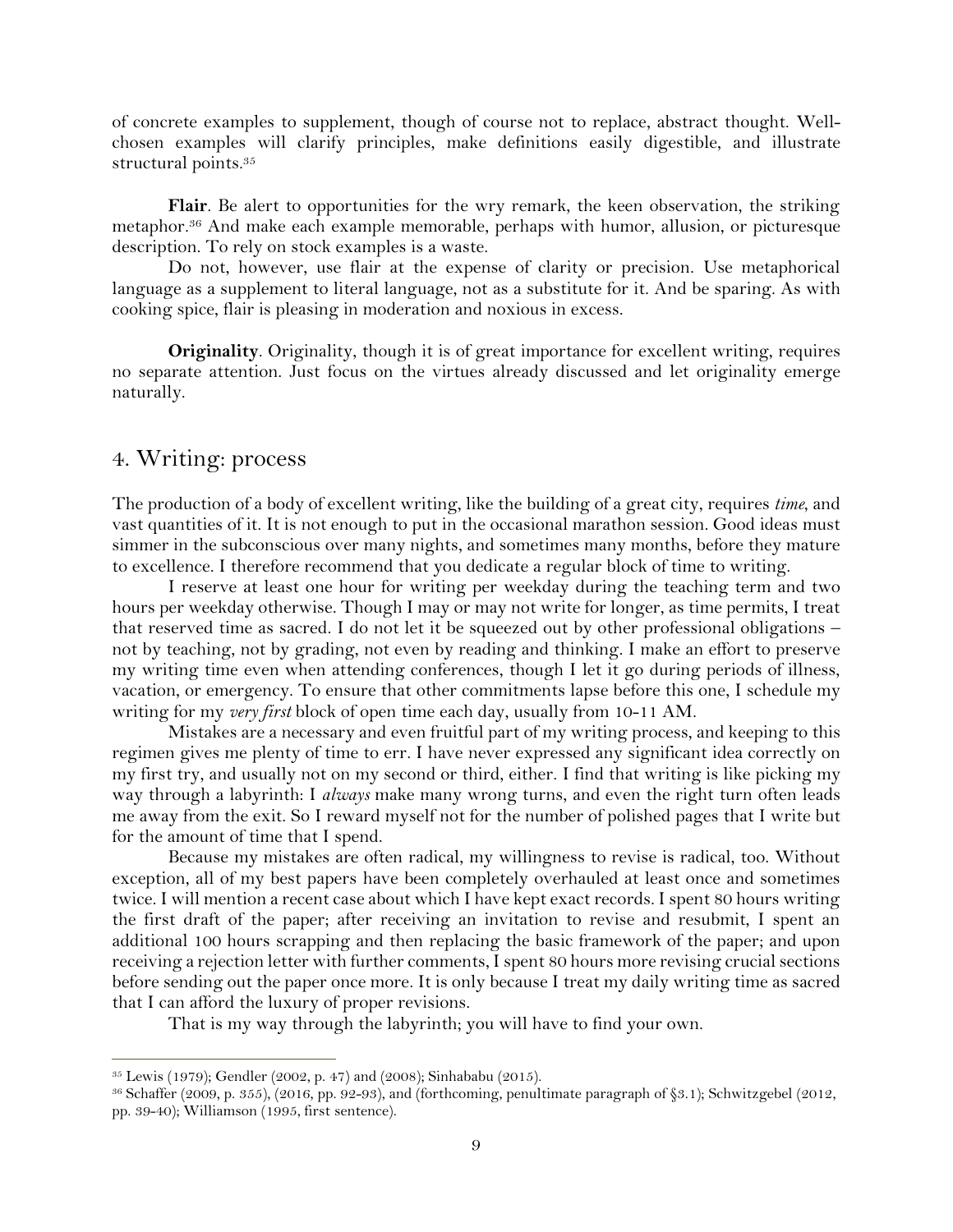# 5. Writing: publication strategies

A professional philosopher's body of work is standardly judged along two dimensions, quantity and quality, which correspond to two extreme strategies for publishing. To take the **extreme quantity strategy** is to submit an article as soon as you believe it to meet the minimum quality standards of a solid journal, the idea being to produce an enormous quantity of solid work. To take the **extreme quality strategy** is to submit an article only once you believe it to be of the highest quality that you can achieve.

Few go to such extremes. But there are very successful professionals near each of them, and you will find it helpful to consider roughly what point between these poles you wish to occupy. I prefer to be near the extreme quality pole, and my instructions in this guide have been formulated with that end in clear sight; those with different strategies will need to modify much of my advice. I am not, however, endorsing any judgments about the *philosophical value* of quality relative to quantity. I simply enjoy myself most when I attempt to write articles of the highest quality that I can achieve, so that is what I try to do and what I have the experience to discuss.

There may seem to be a third extreme strategy, the strategy of producing work that is extreme in quantity and quality alike. In fact, this strategy is a version of the extreme quality strategy – philosophers who follow it just spend an astonishing amount of time on writing and therefore produce in great quantities. Such philosophers usually rank among the most respected in the profession, but do not underestimate their labor.

You may as well take measures to increase quantity with no sacrifice in quality. For example, it requires a great deal of time to read and think deeply on any topic. So maximize your investment: write a series of papers on a single topic rather than flitting from one to the next. Better yet, have a **project**: a philosophical idea large enough that many articles are required for its proper development. Working on a project will, as a happy byproduct, improve your thinking as you settle into it. In addition, when writing articles, whether or not these are part of a project, limit each to a single sharply demarcated topic, as per the earlier discussions of focus and economy. Similarly, see a single paper to completion rather than working on several at once. In this way you will submit articles for review much more rapidly.

Speaking of which: know that it is a long road between putting finger to keyboard and having your article accepted. Though I lack precise general data, I can at least share my own statistics. (I welcome information from others willing to share.) Across my 8 publications, between my first submitting an article and its being accepted there has been a median gap of 15 months and a mean gap of 16.5 months. I estimate also that the gap between the moment that I begin a new article and the moment that I first submit it is an additional 4-8 months. In total, then, it typically takes about 19-23 months from when I start an article to when it is accepted. That's a long time!

Hence, you must take joy in the process of writing itself rather than in the distant prospect of publication, and for the sake of your career you must also start writing *well in advance* of milestones. You should have at least one publication, preferably more, before you go on the job market, and you will probably send out job applications almost a full academic year before you defend your dissertation – so you should begin work on your first article when you start your dissertation, if not earlier. (These two activities should be largely co-extensive.) Submit that article for review within the year. Also, remember that you may need to submit your tenure file at the start of an academic year, and that by this point you must have a substantial body of work. So you have no time to spare: continue to submit parts of your dissertation for review as you complete them. Once your dissertation is complete allow yourself a month to celebrate; then start new work *immediately*.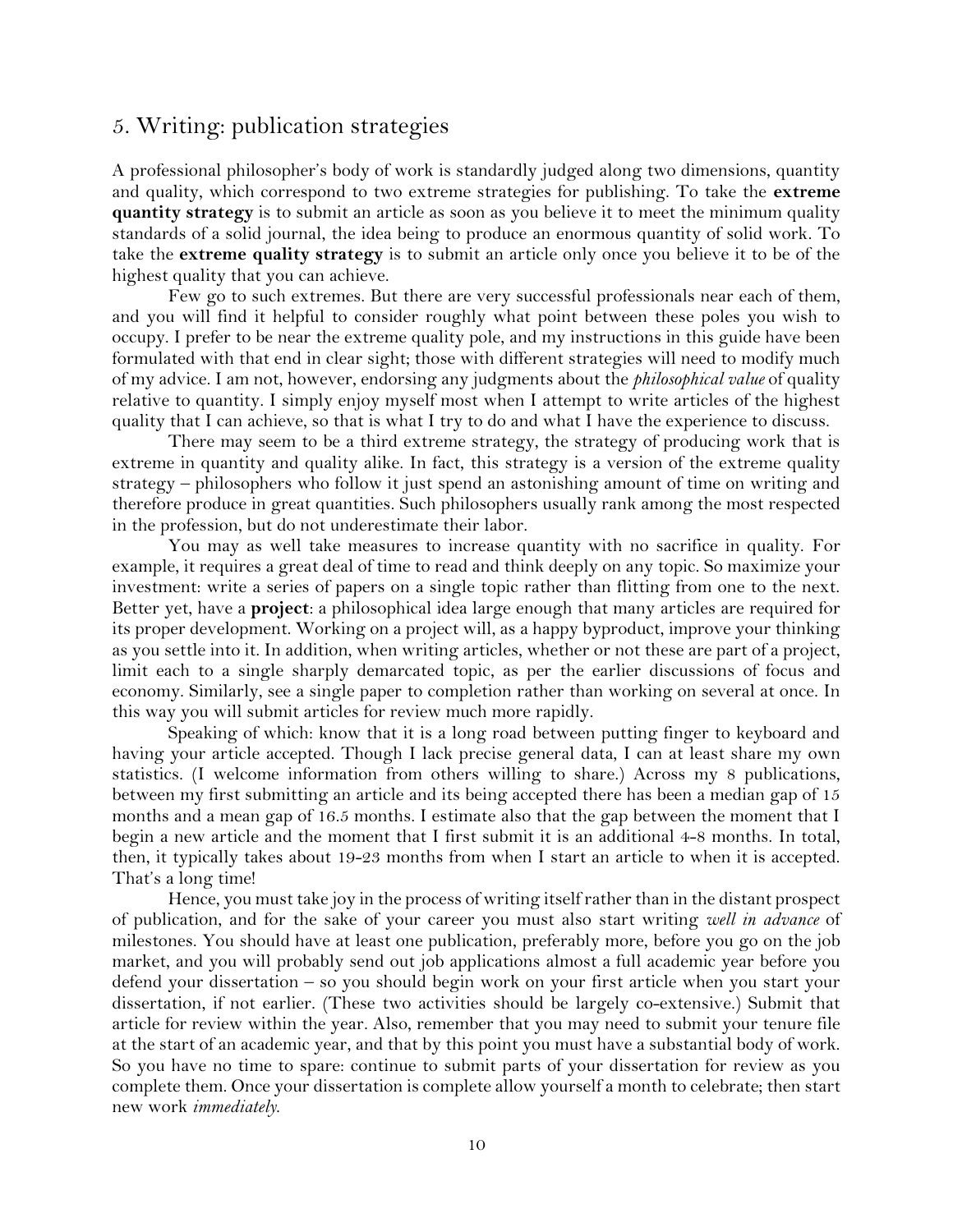If you have an abundance of talent, luck, and connections, then your articles will never be rejected, and you may skip to the last two paragraphs of this section. I, on the other hand, have amassed rejections by the truckload, and I have two pieces of advice on how to handle them. The first is psychological: maintain your confidence! Even if you receive one rejection after another, with no end in sight, treat these as signs of inadequate proficiency and not as signs of inadequate intellect. Easier said than done, I know. I have mentioned that my career began with a streak of 18 consecutive rejections, and by the end of it my confidence was below sea-level. Now that I have made it to the other side, however, I can assure you that the main requirement for success in publishing is just *toil* – reflective, disciplined toil. Knowing how to write a publishable article is a skill. It is a skill that you will learn if you put in consistent effort and reflection.

My second piece of advice is to take the content of referee comments very seriously, while ignoring the tone. Referees are often sarcastic, cruel, and dismissive, but at the same time their comments can almost always help you revise. In fact, though long, critical referee reports are invariably painful to receive, these have been my *single most helpful* source of comments. I have of course received terrific comments from advisors, mentors, friends, correspondents, and audiences at talks. But good referees are experts on the topic and have scrutinized the paper with unusual care. Many referees have given me 4 pages or more of thoughtful and sharply critical feedback. Only from a handful of others have I gotten anything comparable. Thus, when I receive negative comments from a referee, I do not attempt to revise immediately. I always feel upset when I first read such comments, and I must set them aside for a day or two so that I can return to them with a level head. Then I consider the comments one at a time, taking each seriously.

Taking a comment seriously is compatible with making no revisions in response, but it is only rarely that I find myself so unmoved. Even when I think that a referee has simply missed the point – and I think this often – I almost always find that I can clarify my idea so that it will not be missed again. On occasion, however, a comment is just misguided and is best ignored. Let your calm, considered judgment be your guide.

Indeed, before I submit an article for review, I find it helpful to examine my work from the perspective of two kinds of referees. I first ask what my article does *best* according to my *most sympathetic* referee. Taking this perspective tells me what to showcase and what to strip away. I then ask what my article does *worst* according to my *least sympathetic* referee. Taking this perspective reminds me to address important objections, add key qualifications, head off potential misunderstandings, and most of all define my dialectical task precisely. To put things another way, when a work has certain virtues, an attentive referee will want to accept it, and when a work has certain vices, an attentive referee will want to reject it, so it is wise to write both so as to *invite acceptance* and so as to *avoid rejection*.

By the way, please never let yourself become a sarcastic, cruel, or dismissive referee. A referee is right to have high standards, but it is one thing to state precisely and in detail why an article is not publishable and another to make its author an object of scorn. Indeed, I believe that it is the responsibility of a referee also to note what an article does well, *even when that article falls far short of being publishable*. Such observations, besides being a kindness to the author, help her identify what ideas to preserve, highlight, or develop when she revises.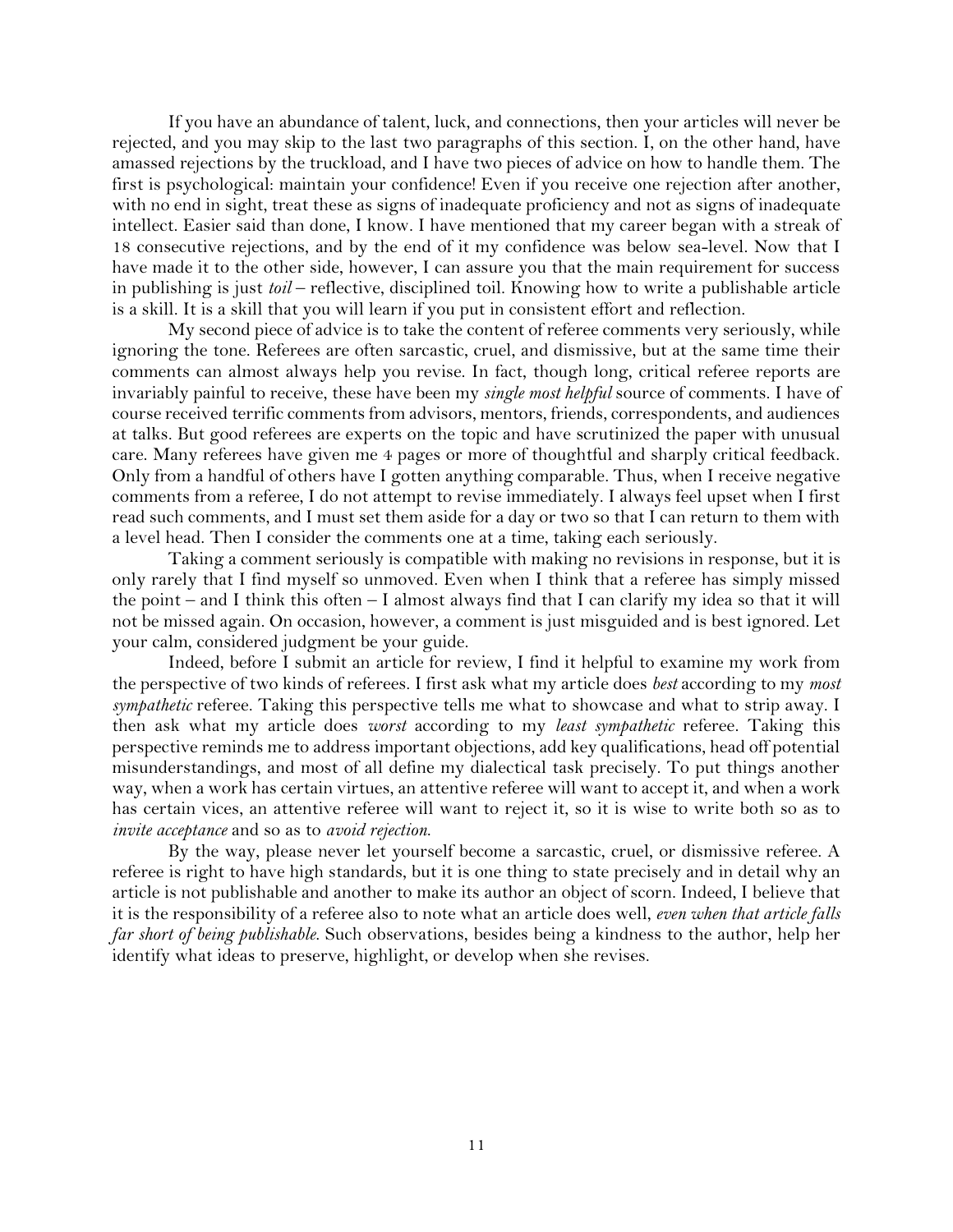# 6. Cultivating yourself as a philosopher

This writing guide began with an autobiography, and it is time to finish the tale. After my miserable first outings in the world of publishing came the realization that I lacked crucial writing skills. I resolved to learn all that I could. I began by requesting all the feedback that I could get on my own work.

But I met an obstacle: I was no good at putting the information I gathered to any general use. I would learn that I needed to include certain citations on p. 29 or that I should assume rather than arguing for the transparency of experience, and I understood how to apply these pieces of advice in the immediate context. But because I did not grasp the general principles underlying the particular advice, I continued to make the mistakes of just the same type.

It was here that my lack of talent was made manifest, for talent – I conjecture – consists largely in the ability to pick up principles of expertise from mere hints and examples. Like a talented dancer who sees a dramatic performance of the tango and *just knows* how to dance like that, a talented philosopher sees the ambitiousness of Plato and the systematicity of Kant and *just knows* how to write like that. The talented person moves smoothly from seeing examples of expertise to internalizing the underlying principles without ever needing to (and usually without being able to) articulate them. The rest of us need to be told to lengthen our strides, square our hips, lift our chins.

Lacking the benefits of talent, I had to practice reformulating any advice that I received into *specific* but *general* principles. (Note that I do not use the italicized terms as contraries; the specific is to be contrasted with the vague, the general with the particular.) When told that I needed to include a certain citation, I attempted to articulate the specific general condition that warranted that citation. When told that I should assume rather than defending the transparency of experience, I attempted to articulate the specific general condition under which I should assume rather than defending a claim. And so on.

Still with the aim of articulating specific yet general principles, I also began to seek exemplars of excellent philosophical writing. I followed the work of several contemporary philosophers who were consistently publishing in top-tier journals. So that I might learn from a wealth of data, I would read a series of papers by one philosopher before moving to the next. Once I gained some confidence in my ability to discern excellence, I expanded my search to include any outstanding work, whether in the form of a contemporary article or a historical book. All the while I asked successful philosophers to tell me, with as much precision as possible, what works they regarded as best and why, what they saw as the best features of their own work, and, ascending a level, what their processes of writing, reading, and thinking were like.

I recorded the principles that I posited in a Word document intended for personal use. That document eventually expanded into this writing guide.

In these attempts to improve my writing, I was engaging in reflection at three levels. I was reflecting, first, on what makes for excellent philosophical *work*, second, on what makes for an excellent *process* of producing philosophical work, and third, on how a *person* can, without relying on talent, identify and learn those processes. I think of these levels as corresponding to certain goods, rules, and virtues distinctive to philosophy. My most basic advice on selfcultivation, then, is to carry out your own reflections, which will mutually inform one another, across all three levels.

A practical method for doing so is to *design your own guide to philosophical writing*. (If you have internalized my previous advice about ambition and authority, then you must surely doubt much of what you find here!) Start small: whenever you read a great philosophical article or book, whether it is contemporary or historical, identify and write down its virtues in specific but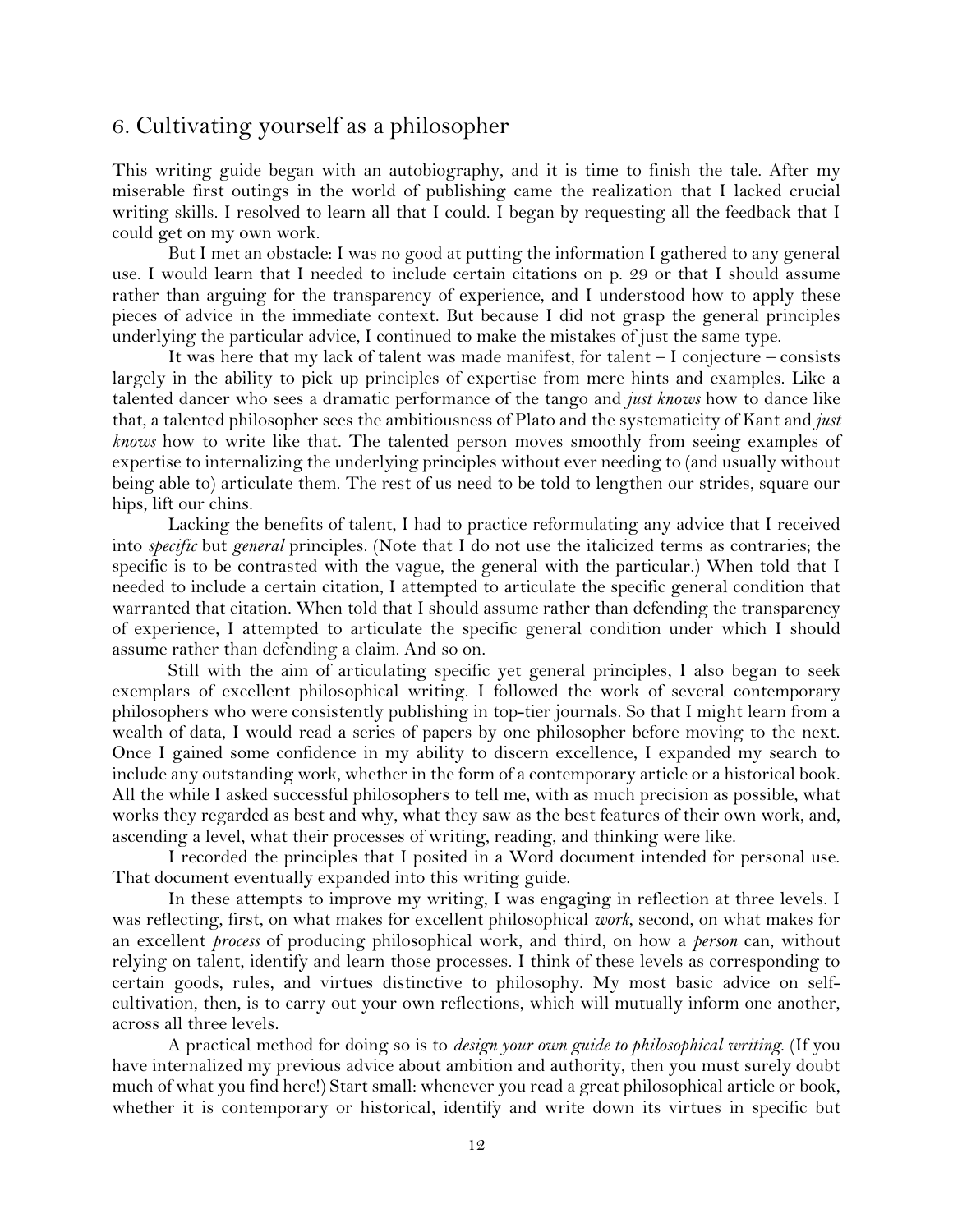general terms. And there's no need to go it alone; learn from others. When I meet philosophers at conferences, I like to ask which contemporary and historical works they most admire and why, and especially which works they most admire while adamantly disagreeing with. Many times such conversations have helped me recognize virtues that I had previously appreciated only implicitly, if at all. Even if you reserve your guide for personal use, just articulating your understanding of philosophical excellence as precisely as you can will give you much more control over your writing.

Cultivate yourself not only as a writer, but also as a thinker. Read broadly as well as deeply, taking time to appreciate great historical works. And be fearless about developing new skills at every stage of your career. It is never too late to acquaint yourself with Sanskrit, modal logic, or vision science.

Make sure to have a life beyond the profession, too. For us, philosophy is a part of the good life, but only a part. A reader of this guide might be left with the impression that philosophy is my consuming passion, one that leaves no time to spare. That is not true. I rarely put in more than 50 hours per week of research, teaching, and service, and I make it my personal ideal to have satisfying personal relationships, keep up one or two serious hobbies, eat well, exercise regularly, meditate daily, and sleep plenty.

Do I reach this ideal? Never! – but I come close enough (and that is not particularly close) to be content.

#### ACKNOWLEDGMENTS

To Tamar Gendler, Eric Lormand, and Andy Egan – you taught me to think and to write. I remember, and I am grateful.

To Andrew Bailey, Jake Berger, Selim Berker, Ben Blumson, Amber Carpenter, Victor Caston, Jay Garfield, Fabian Geier, Sam Liao, Nico Silins, Neil Sinhababu, and Matt Walker – you might all think that my advice in this guide is mad. But at least it is less mad because I have talked to you.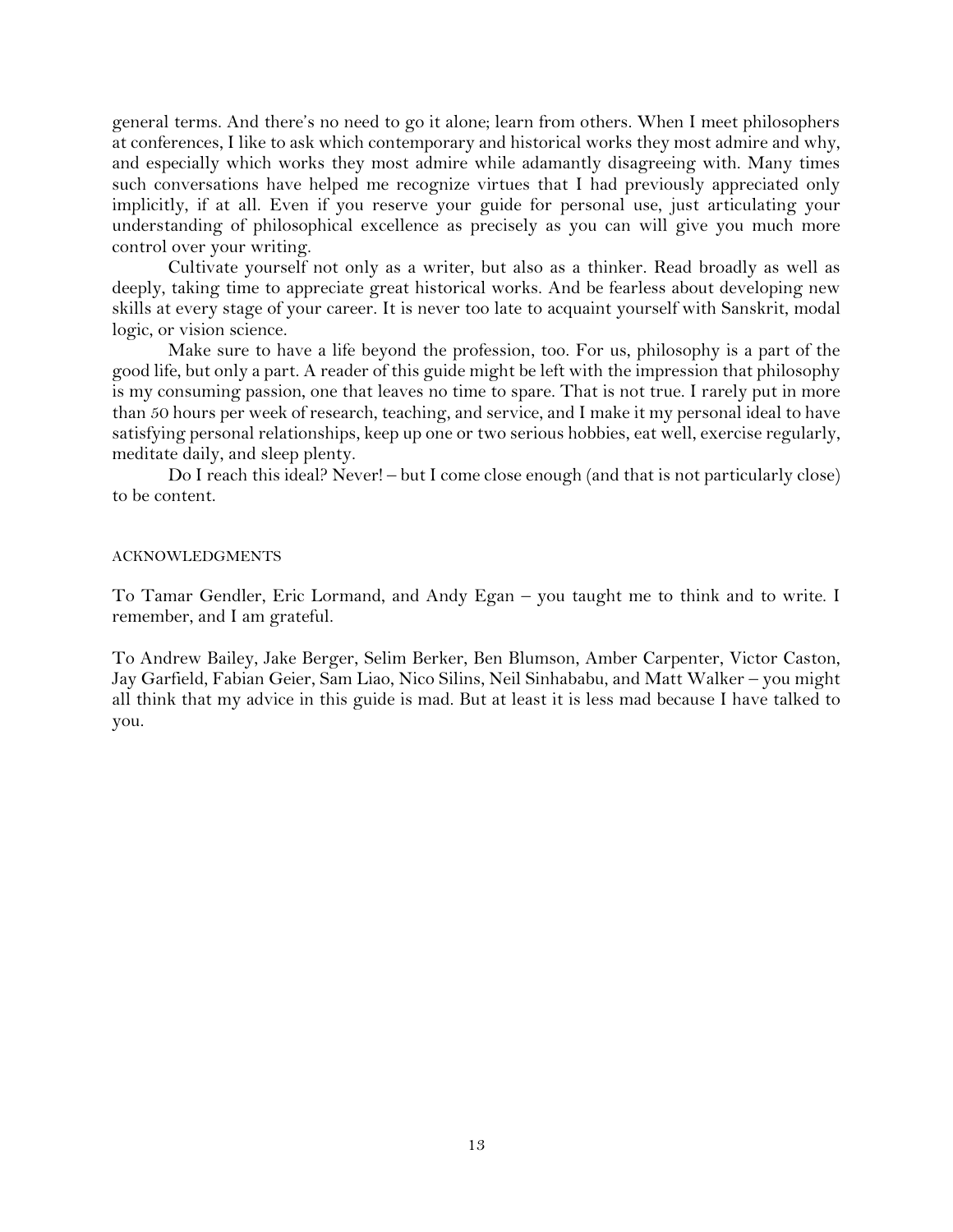#### **REFERENCES**

- Bailey, A. (2010). "Warrant is unique." *Philosophical Studies* 149 (3): 297-304.
- Balog, K. (1999). "Conceivability, possibility, and the mind-body problem." *Philosophical Review* 108 (4): 497-528.
- Berker, S. (2013). "Epistemic teleology and the separateness of propositions." *Philosophical Review* 122 (3): 337-393.
- Brooks, T. (ms). "Publishing advice for graduate students."
- Chalmers, D. (2011). "Verbal disputes." *Philosophical Review* 120 (4): 515-566.
- Chalmers, D. and Jackson, F. (2001). "Conceptual analysis and reductive explanation." *Philosophical Review* 110: 315-361.
- Egan, A. and John, J. (ms). "A puzzle about perception."
- Enoch, D. (2006). "Agency, schmagency: Why normativity won't come from what is constitutive of action." *Philosophical Review* 115 (2): 169-198.
- Evans, I. (2013). "The problem of the basing relation." *Synthese* 190 (14): 2943-2957.
- Fine, K. (1994). "Essence and modality." *Philosophical Perspectives* 8: 1-16.
- Gendler, T. (2002). "Personal identity and thought-experiments." *Philosophical Quarterly* 52 (206): 34-54.
- Gendler, T. (2008). "Alief and belief." *Journal of Philosophy* 105 (10): 634-663.
- Graham, P. (2012). "Epistemic entitlement." *Noûs* 46: 449-482.
- Greco, D. (2012). "The impossibility of skepticism." *Philosophical Review* 121 (3): 317-358.
- Hájek, A. (2014). "Philosophical heuristics and philosophical creativity." In *The Philosophy of Creativity: New Essays*, eds. E. Paul and S. Kaufman (Oxford: Oxford University Press).
- Johnston, M. (2004). "The obscure object of hallucination." *Philosophical Studies* 120: 113-83.
- Kolodny, N. (2005). "Why be rational?" *Mind* 114 (455): 509-563.
- Levine, J. (2010). "The Q factor: modal rationalism vs. modal autonomism." *Philosophical Review* 119 (3): 365-380.
- Lewis, D. (1979). "Attitudes *de dicto* and *de se*." *Philosophical Review* 88: 513-543.
- Lewis, D. (1984). "Putnam's paradox." *Australasian Journal of Philosophy* 62 (3): 221-236.
- Lin, H. (ms). [https://docs.google.com/document/d/128nK28AQlH\\_XJEzLQmKtzCGmOHR](https://docs.google.com/document/d/128nK28AQlH_XJEzLQmKtzCGmOHR%20jE0KsWxk3Fui98lU/mobilebasic?pli=1#ftnt_ref1)  [jE0KsWxk3Fui98lU/mobilebasic?pli=1#ftnt\\_ref1](https://docs.google.com/document/d/128nK28AQlH_XJEzLQmKtzCGmOHR%20jE0KsWxk3Fui98lU/mobilebasic?pli=1#ftnt_ref1)
- Lord (forthcoming). "What you're rationally required to do and what you ought to do (are the same thing!)." *Mind*.
- Lormand, E. (1996). "How to be a meaning holist." *Journal of Philosophy* 93: 51-73.
- Lormand, E. (ms). "How to be a meaning atomist." At [http://www-](http://www-personal.umich.edu/~lormand/phil/meaning/atomism.htm)

[personal.umich.edu/~lormand/phil/meaning/atomism.htm.](http://www-personal.umich.edu/~lormand/phil/meaning/atomism.htm)

- Mehta, N. (2015). "Knowledge and other norms for assertion, action, and belief." *Philosophy and Phenomenological Research* 91 (1).
- Millar, B. (2015). "Frege's puzzle for perception." *Philosophy and Phenomenological Research* 92 (2): early view.
- Moss, S. (2013). "Epistemology formalized." *Philosophical Review* 122 (1): 1-43.
- Neta, R. (2002). "S knows that p." *Noûs* 36 (4): 663–681.
- Schaffer, J. (2005a). "Contrastive causation." *Philosophical Review* 114 (3): 327-358.
- Schaffer, J. (2005b). *Oxford Studies in Epistemology* 1.
- Schaffer, J. (2009). "On what grounds what." In *Metametaphysics: New Essays on the Foundations of Ontology*, eds. Chalmers, D., Manley, D., and Wasserman, R. (Oxford: Oxford University Press).